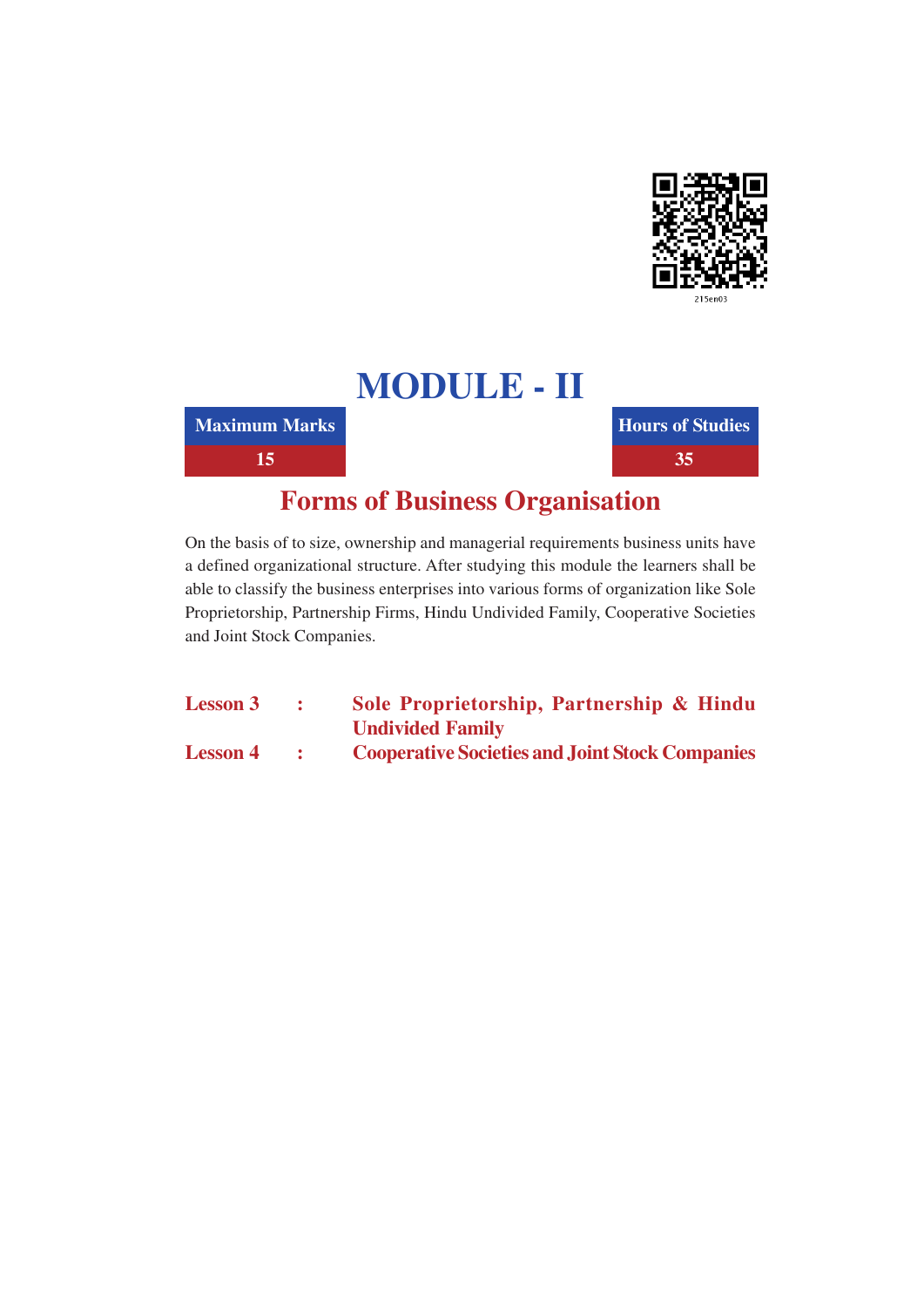# 3

# **SOLE PROPRIETORSHIP, PARTNERSHIP & HINDU UNDIVIDED FAMILY**

We go to the market to buy items of our daily need. In the market, we find a variety of shops, some of them small and some of them big. We may see some persons selling vegetables, rice, pulses, peanuts, newspapers etc. on the roadside. We may also find cobbler repairing shoes on the footpath. Everyday you come across such type of shops in your locality. But have you ever tried to know how these businesses are run? Who are the owners of these businesses? What exactly does an owner do for any business? You may say, the owner invests capital to start the business, takes all decisions relating to business, looks after the day to day functioning of the business and finally, is responsible for the profit or loss. Yes, you are right. The owner does exactly all these things. If you go a bit further, you will find that in some businesses a single individual performs all these activities. This is called sole proprietorship. In some business group of individual join together to become owners of business and share the profits and losses. This is another form of business organization is known as partnership. Another form of business which is owned by the members of a Joint Hindu family and in which the family possesses some inherited property. It is known as Hindu Undivided Family Business.

In this lesson let us find out more about these types of business organisations.



# **OBJECTIVES**

After studying this lesson, you will be able to:

- explain the meaning of sole proprietorship form of business organisation:
- list the characteristics of sole proprietorship;
- describe the advantages and limitations of sole proprietorship;
- understand the meaning of partnership;

### **BUSINESS STUDIES**



**Notes** 

43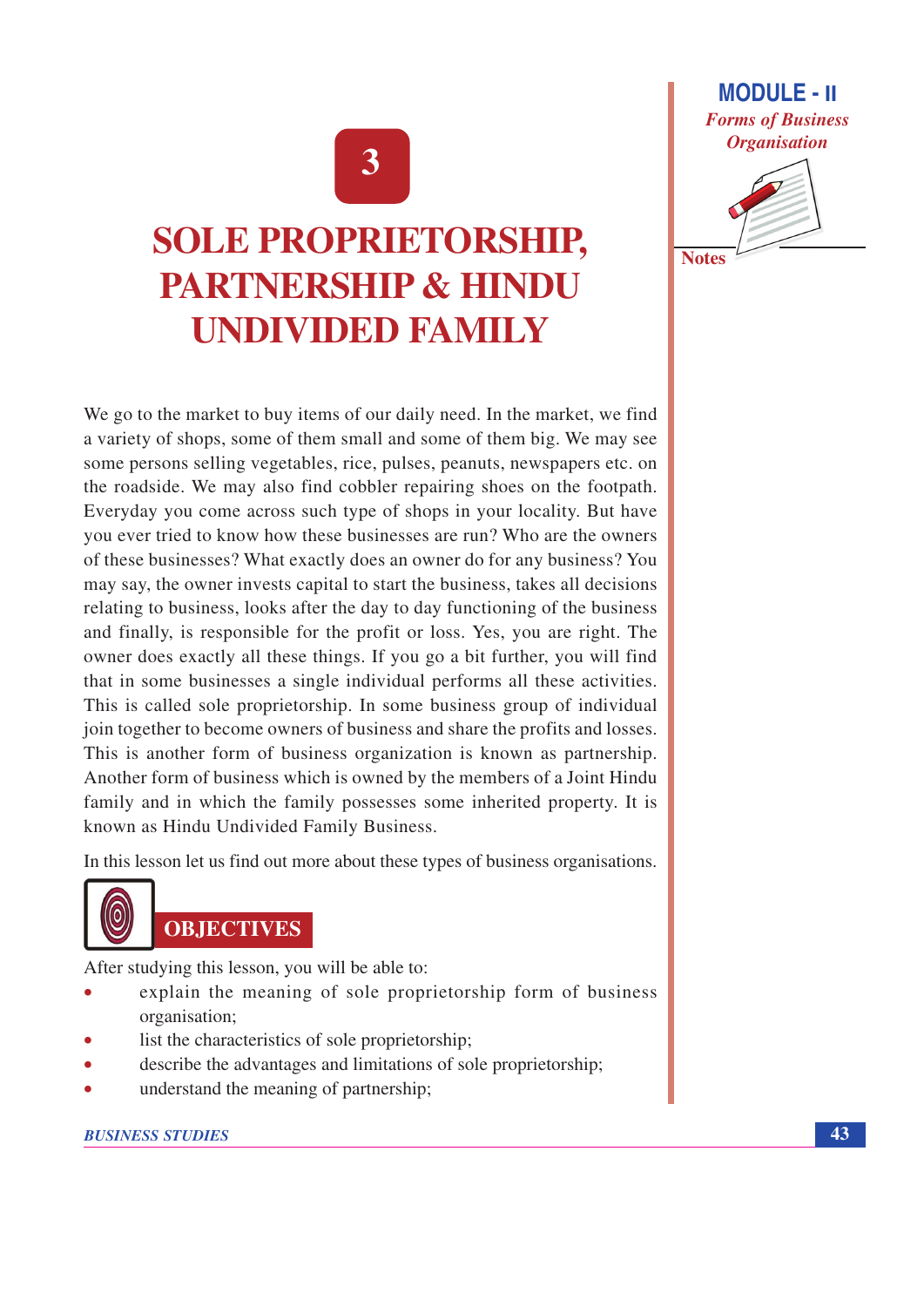**Forms of Business Organisation** 



#### Sole Proprietorship, Partnership & Hindu Undivided Family

- identify the features of partnership form of business organisation;
- state the advantages and limitations of partnership form of business organisation;
- explain the concept of limited liability partnership; and
- explain Joint Hindu Family business with its characteristies, merits and limitations

#### **MEANING OF SOLE PROPRIETORSHIP** 3.1

'Sole' means single and 'proprietorship' means ownership. It means only one

person or an individual is the owner of the business. Thus, the business organisation in which a single person owns, manages and controls all the activities of the business is known as sole proprietorship form of business organisation. The individual who owns and runs the sole proprietorship business is called a 'sole proprietor' or 'sole trader'. A sole proprietor pools and organises the resources in a systematic way and controls the activities with the sole objective of earning profit.



**Sole Properitor** 

### **3.2 CHARACTERISTICS OF SOLE PROPRIETORSHIP**

Sole proprietorship has the following characteristics :

- i. **Ease of formation:** An ideal form of ownership should be easy to form. Ease of formation implies minimum of legal and other formalities. Sole proprietorship is easy to form.
- ii. Single Ownership: A single individual always owns sole proprietorship form of business organization. That individual owns all assets and properties of the business. Hence, he alone bears all the risk of the business. Thus, the business of the sole proprietor comes to an end at the will of the owner or upon his death.
- iii. No sharing of Profit and Loss: The entire profit arising out of sole proprietorship business goes to the sole proprietor. If there is any loss it is also to be borne by the sole proprietor alone. Nobody else shares the profit and loss of the business with the sole proprietor.
- **One man's Capital :** The capital required by a sole proprietorship iv. form of business organisation is totally arranged by the sole proprietor. He provides it either from his personal resources or by borrowing from friends, relatives, banks or other financial institutions.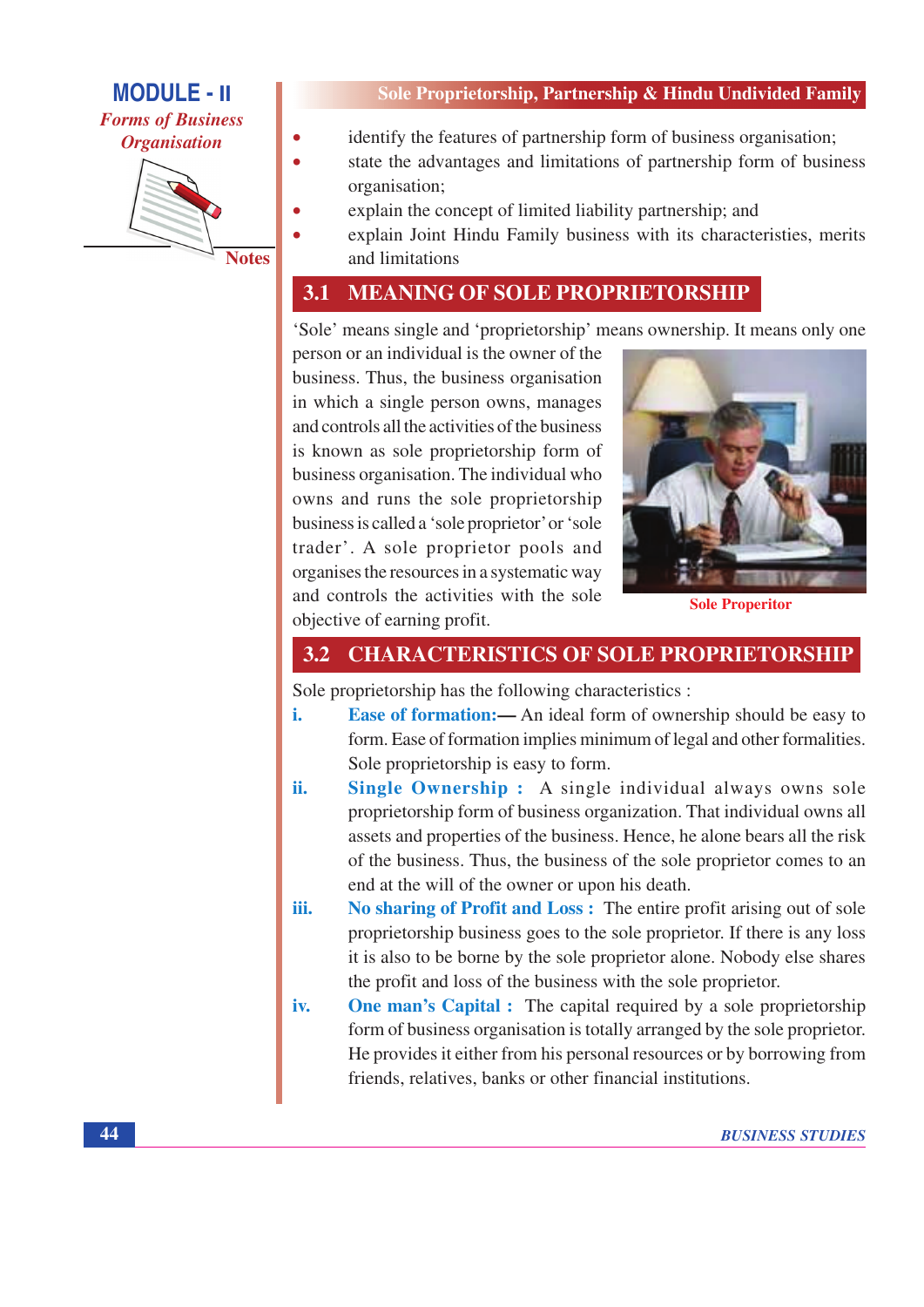- **One-man Control:** The controlling power in a sole proprietorship  $\mathbf{v}$ . business always remains with the owner. The owner or proprietor alone takes all the decisions to run the business.
- vi. Unlimited Liability: The liability of the sole proprietor is unlimited. This implies that, in case of loss the business assets along with the personal properties of the proprietor shall be used to pay the business liabilities.

#### 3.3 **ADVANTAGES OF SOLE PROPRIETORSHIP**

The sole proprietorship form of business is the most simple and common in our country. It has the following advantages :

- **Easy to Form and Wind up :** A sole proprietorship form of business i. is very easy to form. With a very small amount of capital one can start the business. Legal formalities are minimum just like formation, it is also very easy to wind up the business. It is the owners, sole discretion to form or wind up the business at any time.
- ii. **Direct Motivation :** The profits earned belong to the sole proprietor alone and he bears the risk of losses as well. Thus, there is a direct link between effort and reward. If he works hard, then there is a possibility of getting more profit and vice versa This provides strong motivation for the sole proprietor to work hard.
- **Quick Decision and Prompt Action :** In a sole proprietorship business iii. the sole proprietor alone is responsible for all decisions. Since no one else is involved in decision making it becomes easy to take quick and prompt action on the basis of decision taken.
- **Better Control:** In sole proprietorship business, the proprietor has iv. full control over each and every activity of the business. He is the planner as well as the organiser, who co-ordinates every activity in an efficient manner. Since the proprietor has all authority with him, it is possible to exercise better control over business.
- $\overline{\mathbf{v}}$ . Maintenance of Business Secrets : In the case of sole proprietorship business, the proprietor is in a very good position to keep his plans to himself since management and control are in his hands. There is no need to disclose any information to others.
- vi. **Close Personal Relation :** The sole proprietor is always in a position to maintain good personal contact with the customers and employees. Direct contact enables the sole proprietor to know the likes, dislikes and tastes of the customers. Also, it helps in maintaining close and friendly relations with the employees and thus, business runs smoothly.
- **Provides Self-employment : Sole proprietorship form of business** vii. organization provides self employment opportunities to the people. Not



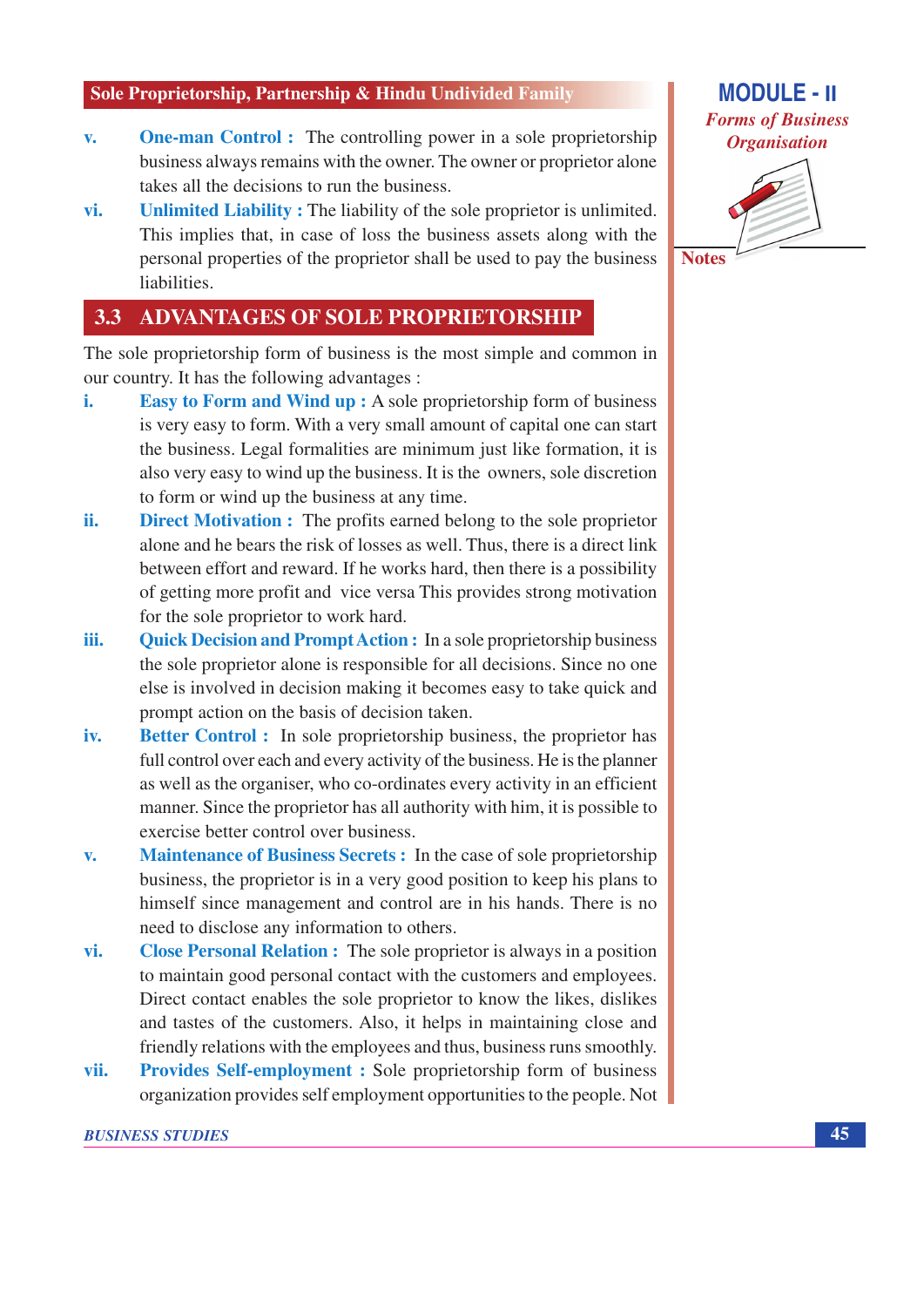**Forms of Business Organisation** 



**Notes** 

#### Sole Proprietorship, Partnership & Hindu Undivided Family

only is the owner self-employed, sometimes he also creates job opportunities for others. You must have observed in different shops that there are a number of employees assisting the owner in selling goods to the customers. Thus, it helps in reducing poverty and unemployment in the country.

#### **LIMITATIONS OF SOLE PROPRIETORSHIP**  $3.4$

One-man business is the best form of business organisation because of the above-discussed advantages. However, all types of ownership have some limitations and the sole proprietorship is no exception. Let us learn those limitations.

- i. **Limited Capital :** In sole proprietorship business, it is the owner who arranges the capital required for the business. It is often difficult for a single individual to raise a huge amount of capital. The owner's own funds as well as borrowed funds sometimes become insufficient to meet the requirement of the business for its growth and expansion.
- Lack of Continuity: The existence of sole proprietorship depends on ii. the owner. The business may come to an end as and when the sole proprietor so decides or in the event of his death.
- Limited Size : In sole proprietorship form of business organisation iii. there is a limit beyond which it becomes difficult to expand its activities. It is not always possible for a single person to supervise and manage the affairs of the business if it grows beyond a certain limit.
- iv. Lack of Managerial Expertise : A sole proprietor may not be an expert in every aspect of management. He/she may be an expert in administration, planning, etc., but may be poor in marketing.

# **INTEXT QUESTIONS 3.1**

Fill in the blanks with suitable words in the following statements relating to sole proprietorship business :

- The sole proprietor may not be able to raise adequate \_\_\_\_\_\_\_\_\_\_\_\_\_ for  $\mathbf{i}$ . the expansion of business.
- The life of the business depends on the life of the  $ii.$
- iii. Due to limited financial resources and limitation of the expertise of the owner, the business may lack professional
- iv. required.
- Sole proprietorship best caters the needs of customers where the market V. for the product is and the product is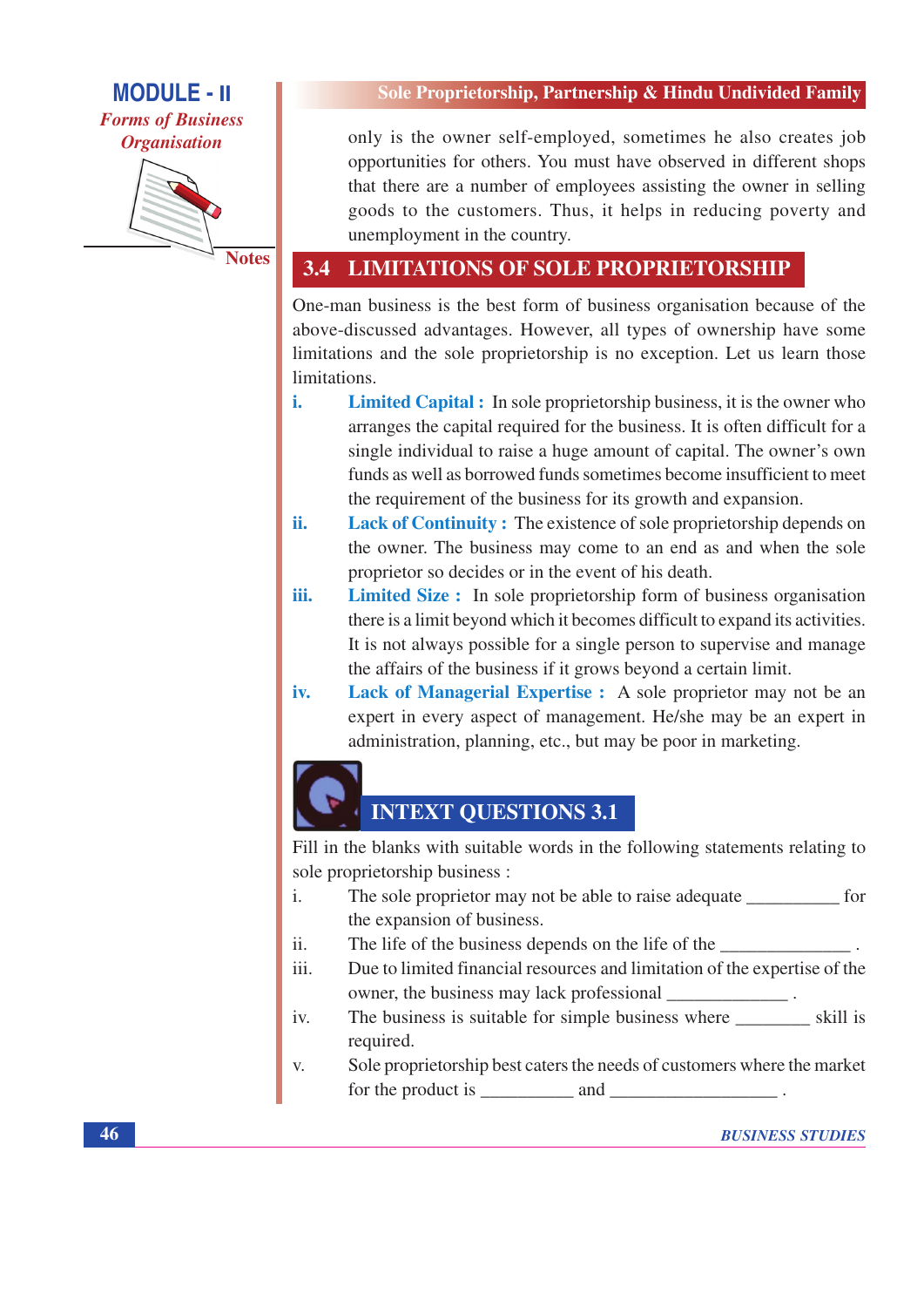#### **MEANING OF PARTNERSHIP** 3.5

You have studied that sole proprietorship form of business organisation has certain limitations. Its financial and managerial resources are limited. It is also not possible to expand the business activities beyond a certain limit. In order to overcome these drawbacks, another form, *i.e.*, partnership form of business has come into existence. Let us first find out what is 'partnership'



**Picture of a Partnership** 

Suppose you want to open a restaurant in your locality. You will need to gather a lot of things. You may find that it is not possible to arrange the money required to start and run the business alone. You may then talk to your friends and all of you agree to run the restaurant by contributing a certain amount of money and the other things required. So all of you join hands together to become the owners and share the profits and losses. This is another form of business organization, which may be known as partnership.

It is basically a relation between two or more persons who join hands to form a business organisation with the objective of earning profit. The persons who join hands are individually known as 'Partner' and collectively a 'Firm'. The name under which the business is carried on is called 'firm name'. Sultan Chand  $\&$ Co. Ram Lal & Co. Gutpa & Co. are the names of some partnership firms.

A partnership firm is governed by the provisions of the Indian Partnership Act, 1932,. Section 4 of the Indian Partnership Act, 1932, defines partnership as "a relation between persons who have agreed to share the profits of a business carried on by all or any of them acting for all".

#### 3.6 **CHARACTERISTICS OF PARTNERSHIP FORM OF BUSINESS ORGANISATION**

After having a brief idea about partnership, let us identify the various features of this form of business organisation.

- i. **Two or more Members – At least two members are required to start a** partnership business. But the number of members should not exceed 10 in case of banking business and 20 in case of other business.
- Agreement : Whenever you think of joining hands with others to start ii. a partnership business, first of all, there must be an agreement between all of you. This agreement contains -

#### **BUSINESS STUDIES**

# **MODULE - II Forms of Business Organisation**



**Notes**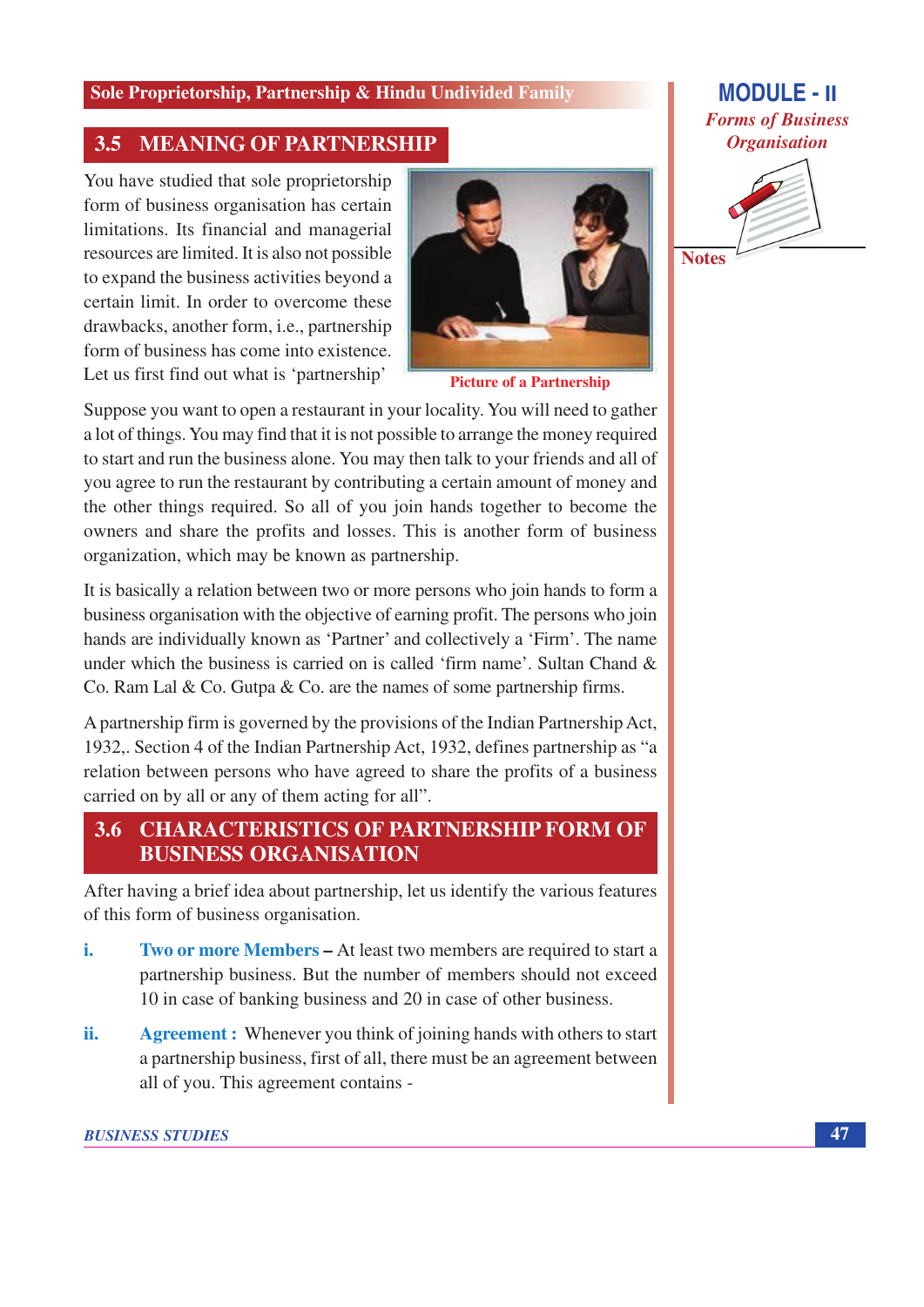**Forms of Business Organisation** 



Sole Proprietorship, Partnership & Hindu Undivided Family

- the amount of capital contributed by each partner,
- profit or loss sharing ratio;
- salary or commission payable to the partners, if any;
- duration of business, if any;
- name and address of the partners and the firm;
- duties and powers of each partner;
- nature and place of business; and
- any other terms and conditions to run the business.
- **Lawful Business The partners should always join hands to carry on** iii. any kind of lawful business. To indulge in smuggling, black marketing etc, can not be called partnership business in the eye of the law.
- **Sharing of Profit The main objective of every partnership firm is** iv. sharing of profits of the business amongst the partners in the agreed proportion. In the absence of any agreement for the profit sharing, it should be shared equally among the partners.
- Unlimited Liability–Just like the sole proprietor the liability of partners  $\overline{\mathbf{v}}$ . is also unlimited. That means, if the assets of the firm are insufficient to meet the liabilities, the personal properties of the partners, if any, can also be utilised to meet the firm's liabilities.
- Voluntary Registration It is not compulsory that you register your vi. partnership firm. However, if you don't get your firm registered, you will be deprived of certain benefits, therefore, it is desirable. The effects of non-registration are:
	- Your firm cannot take any action in a court of law against any other party for settlement of claims.
	- In case there is any dispute among partners, it is not possible to settle the settlement of claims, through a court of law.
	- Your firm cannot claim adjustments for amount payable to or receivable from any other party through a Court of law.
- Principal Agent Relationship-All the partners of a firm are the joint vii. owners of the business. They all have an equal right to actively participate in its management. Every partner has a right to act on behalf of the firm. When a partner deals with other parties in business transactions, he/she acts as an agent of the others and at the same time the others become the principal. So there always exists a principal agent relationship in every partnership firm.
- **Continuity of Business -** A partnership firm comes to an end in the viii. event of death, lunacy or bankruptcy of any partner. Even otherwise, it can discontinue its business at the will of the partners. At any time, they may take a decision to end their relationship.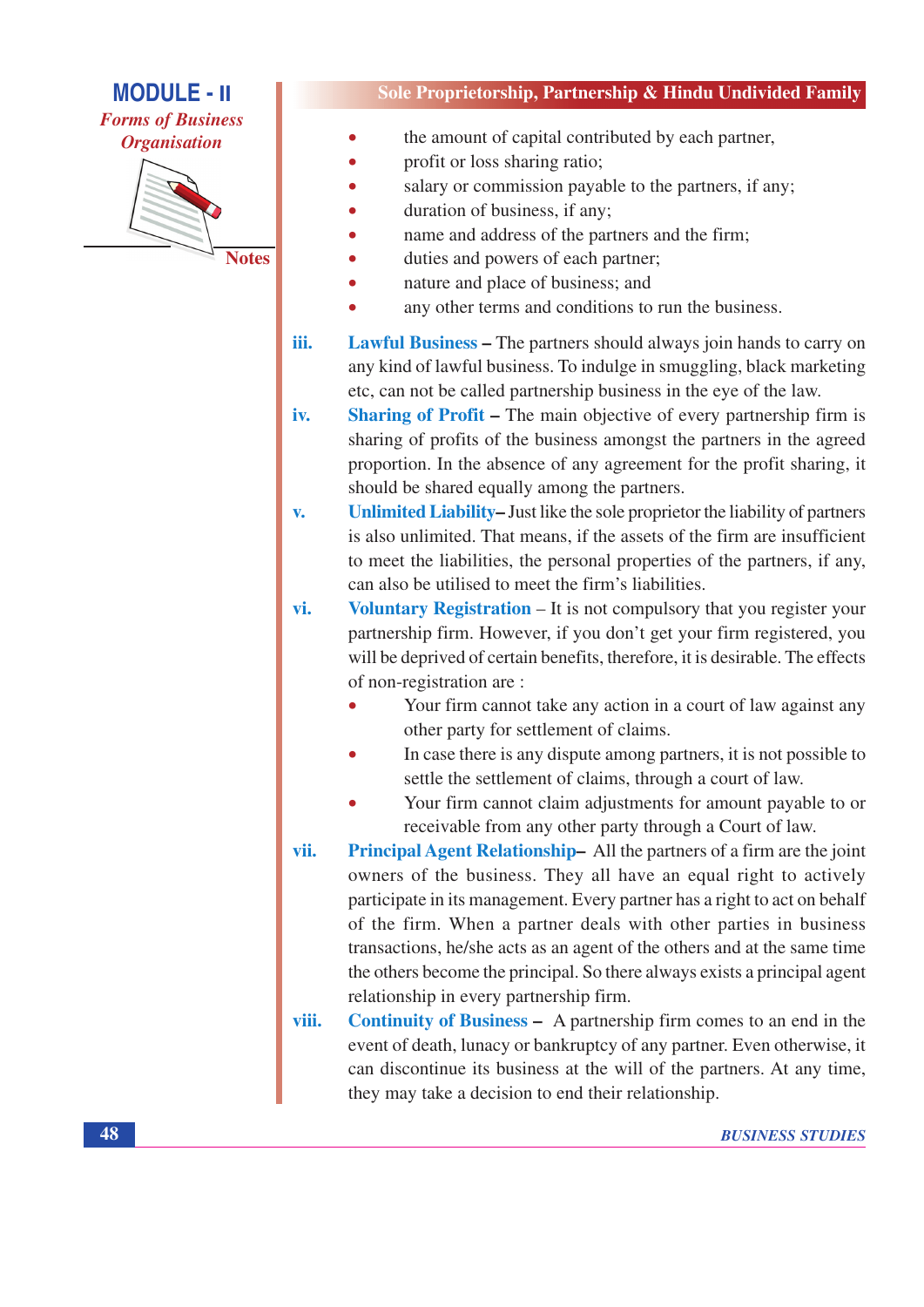#### 3.7 **ADVANTAGES OF PARTNERSHIP FORM OF BUSINESS ORGANISATION**

Partnership form of business organisation has certain advantages, which are as follows:

- i. **Easy to form – Like sole proprietorship, the partnership business can** be formed easily without any legal formalities. It is not necessary to get the firm registered. A simple agreement, either oral or in writing, is sufficient to create a partnership firm.
- Availability of large resources Since two or more partners join hands ii. to start partnership business it may be possible to pool more resources as compared to sole proprietorship. The partners can contribute more resources as compared to sole proprietorship. The partners can contribute more capital, more efforts and also more time for the business.
- **Balanced decisions The partners are the owners of the business.** iii. Each of them has equal right to participate in the management of the business. In case of any conflict they can sit together to solve the problems, since all partners participate in decision-making, there is less scope for reckless and hasty decisions.
- iv. **Sharing of losses – In a partnership firm all the partners share the** business risks. For example, if there are three partners and the firm suffers a loss of Rs. 12,000 during a particular period, then all partners may share it and the individual burden will be Rs. 4,000 only.

## **3.8 LIMITATIONS OF PARTNERSHIP FORM OF BUSINESS ORGANISATION**

Inspite of all these advantages as discussed above, a partnership firm also suffers from certain limitations, some of them are as follows:

- i. Unlimited Liability – All the partners are jointly as well as individually liable for the debts of the firm to an unlimited extent. Thus, they can share the liability among themselves or any one can be asked to pay all the debts even from his personal properties.
- ii. Uncertain Life – The partnership firm has no legal entity separate from its partners. It comes to an end with the death, insolvency, incapacity or the retirement of any partner. Further, any dissenting member can also give notice at any time for dissolution of partnership.
- iii. **Limited Capital – Since the total number of partners cannot exceed** 20, the capital to be raised is always limited. It may not be possible to start a very large business in partnership form.
- iv. **Non transferability of share – If you are a partner in a firm you cannot** transfer your share of interest to outsiders without the consent of other



**Notes** 

49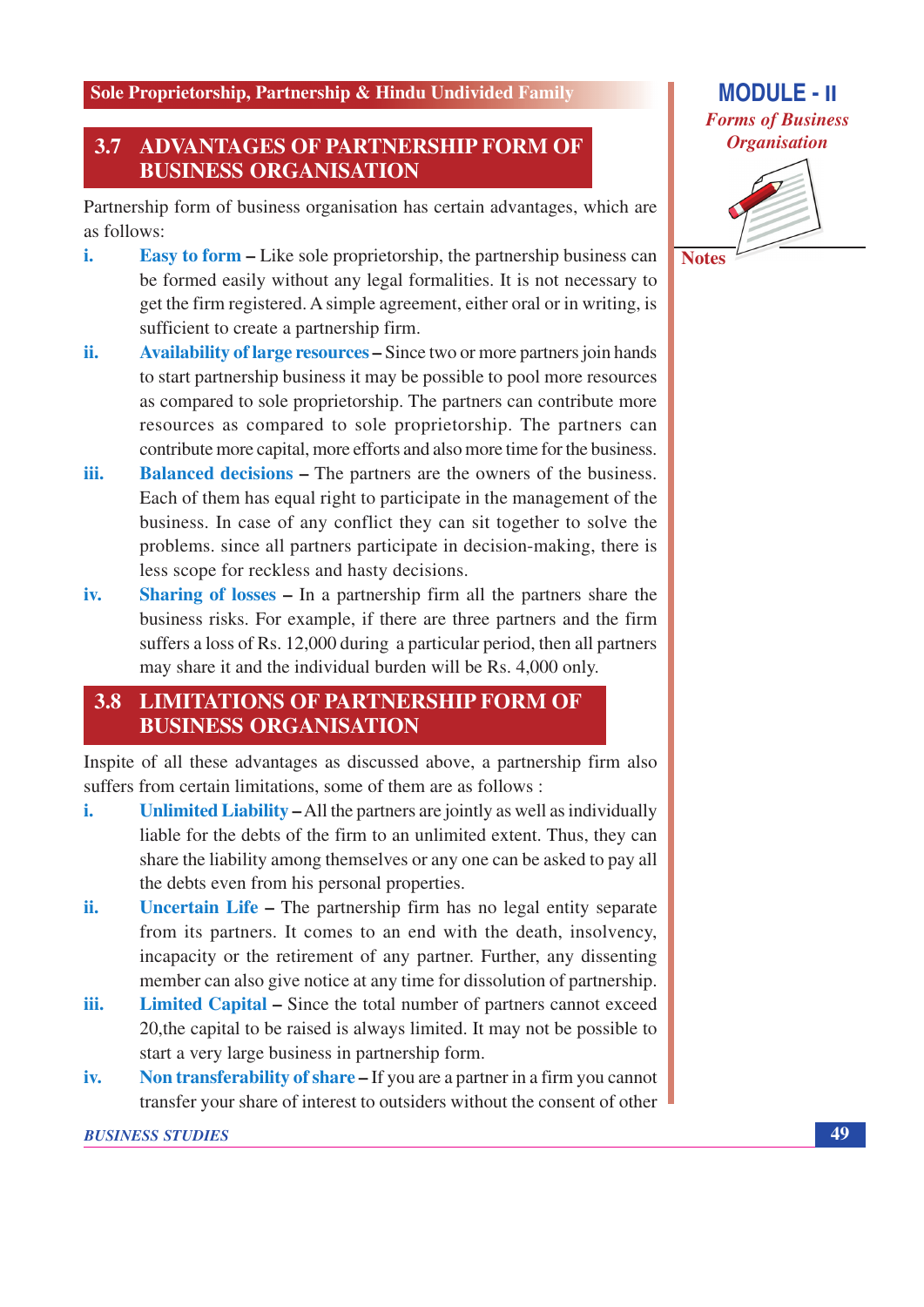**Forms of Business Organisation** 



**Notes** 

#### Sole Proprietorship, Partnership & Hindu Undivided Family

partners. This creates inconvenience for the partner who wants to leave the firm or sell part of his share to others.

#### 3.9 **LIMITED LIABILITY PARTNERSHIP**

A corporate business vehicle that enables professional expertise and entrepreneurial initiative to combine and operate in flexible, innovative and efficient manager, providing benefits of limited liability while allowing its members the flexibility for organizing their internal structure as a partnership is called LLP.

- $\mathbf{1}$ . With the growth of the Indian economy, the role played by its entrepreneurs as well as its technical and professional manpower has been acknowledged internationally. It is felt opportune that entrepreneurship, knowledge and risk capital combine to provide a further impetus to India's economic growth. In this background, a need has been felt for a new corporate form that would provide an alternative to the traditional partnership, with unlimited personal liability on the one hand, and, the statue-based governance structure of the limited liability company on the other, in order to enable professional expertise and entrepreneurial initiative to combine, organize and operate in flexible, innovative and efficient manner.
- $2.$ The limited Liability Partnership (LLP) is viewed as an alternative corporate business vehicle that provides the benefits of limited liability but allows its members the flexibility of organizing their internal structure as a partnership based on a mutually arrived agreement. The LLP form would enable entrepreneurs, professionals and enterprises providing services of any kind or engaged in scientific and technical disciplines, to form commercially efficient vehicles suited to their requirements. Owing to flexibility in its structure and operation, the LLP would also be a suitable vehicle for small enterprises and for investment by venture capital.
- $\overline{3}$ . Keeping in mind the need for the day, the Parliament enacted the Limited Liability Partnership Act, 2008 which received the assent of the President on 7<sup>th</sup> January, 2009.

#### The salient features of the LLP Act 2008 inter alia are as follows :

The LLP shall be a body corporate and a legal entity separate from its  $(i)$ partners. Any two of more persons, associated for carrying on a lawful business with a view to profit, may by subscribing their names to an incorporation document and filing the same with the Register, form a Limited Liability Partnership. The LLP will have perpetual succession;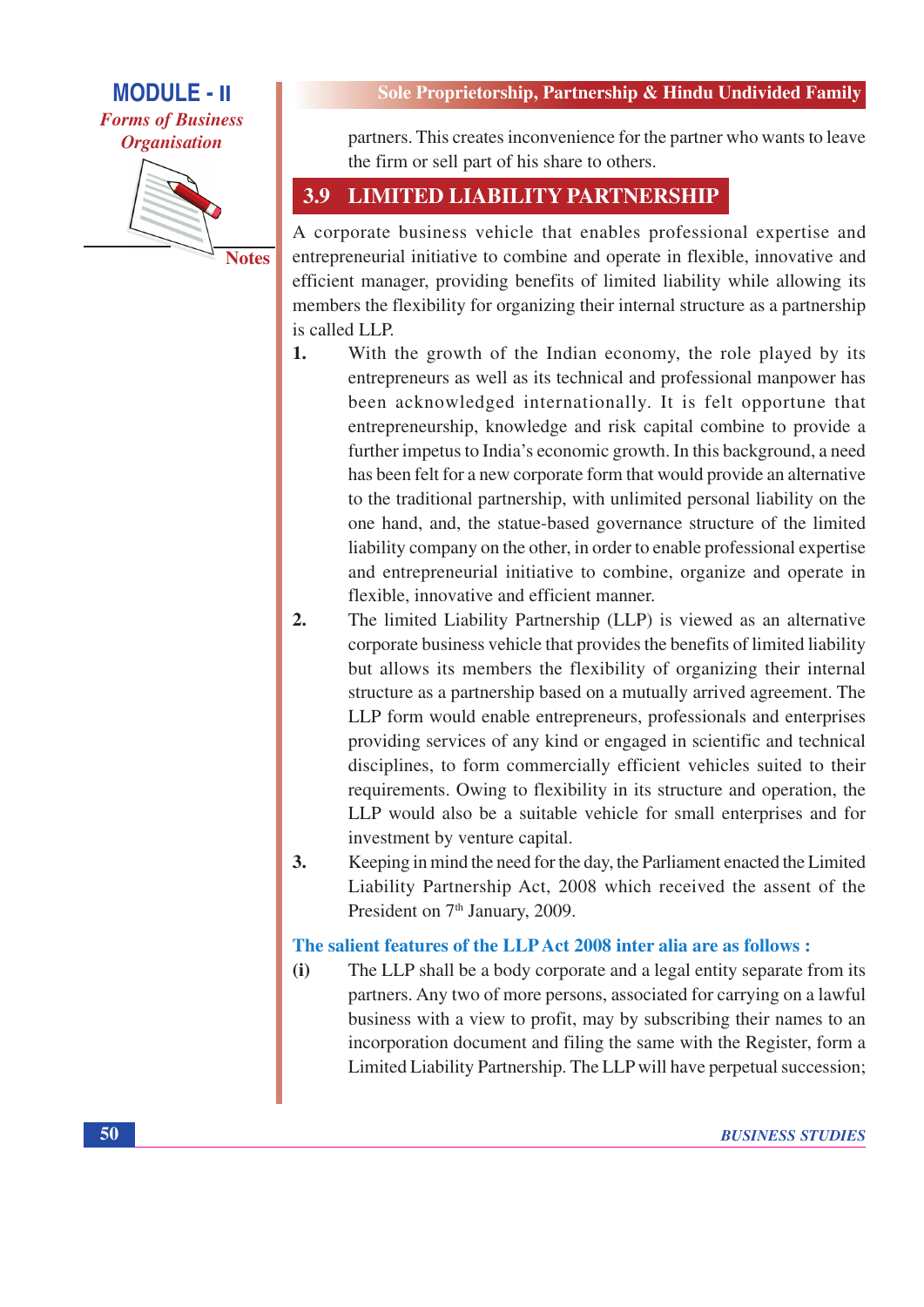- The mutual rights and duties of partners of an LLP inter se and those of  $(ii)$ the LLP and its partners shall be governed by an agreement between the LLP and the partners subject to the provisions of the LLP Act 2008. The act provides flexibility to devise the agreement as per their choice. In the absence of any such agreement, the mutual rights and duties shall be governed by the provisions of the LLP Act.
- The LLP will be a separate legal entity, liable to the full exptent of its  $(iii)$ assets, with the liability of the partners being limited to their agreed contribution in the LLP which may be of tangible or intangible nature or both tangible and intangible in nature. No partner would be liable on account of the independent or un-authorized actions of other partners of their misconduct. The liabilities of the LLP and partners who are found to have acted with intent to defraud creditors or for any fraudulent purpose shall be unlimited for all or any of the debts or other liabilities of the LLP;
- $(iv)$ Every LLP shall have at least two partners and shall also have at least two individuals as Designated Partners, of whom at least one shall be resident in India. The duties and obligations of Designated Partners shall be as provided in the law;



Fill in the blanks with appropriate word given in bracket.

- $\mathbf{i}$ . It is \_\_\_\_\_\_\_\_ (not necessary, necessary) to get the partnership firm registered.
- The partnership firm is a \_\_\_\_\_\_\_\_\_\_\_\_\_\_\_\_\_\_\_\_(flexible, rigid) form of  $ii.$ business organization.
- In partnership, business risk is \_\_\_\_\_\_\_ (shared, not shared) by all the iii. partners.
- Partnership is a/an (group, individual) effort.  $iv.$
- LLP act was framed in the year  $V_{\cdot}$  $(2008, 2010)$

## 3.10 MEANING OF JOINT HINDU FAMILY BUSINESS

The Joint Hindu family business refers to a business which is owned by the members of a joint Hindu family. It is also known as Hindu Undivided Family Business. This form of organisation exists under Hindu law and is governed by the law of succession. The joint Hindu family form is a form of business organisation in which the family possesses some inherited property. The inheritance of the property is among the male members. The share of ancestral



**Notes**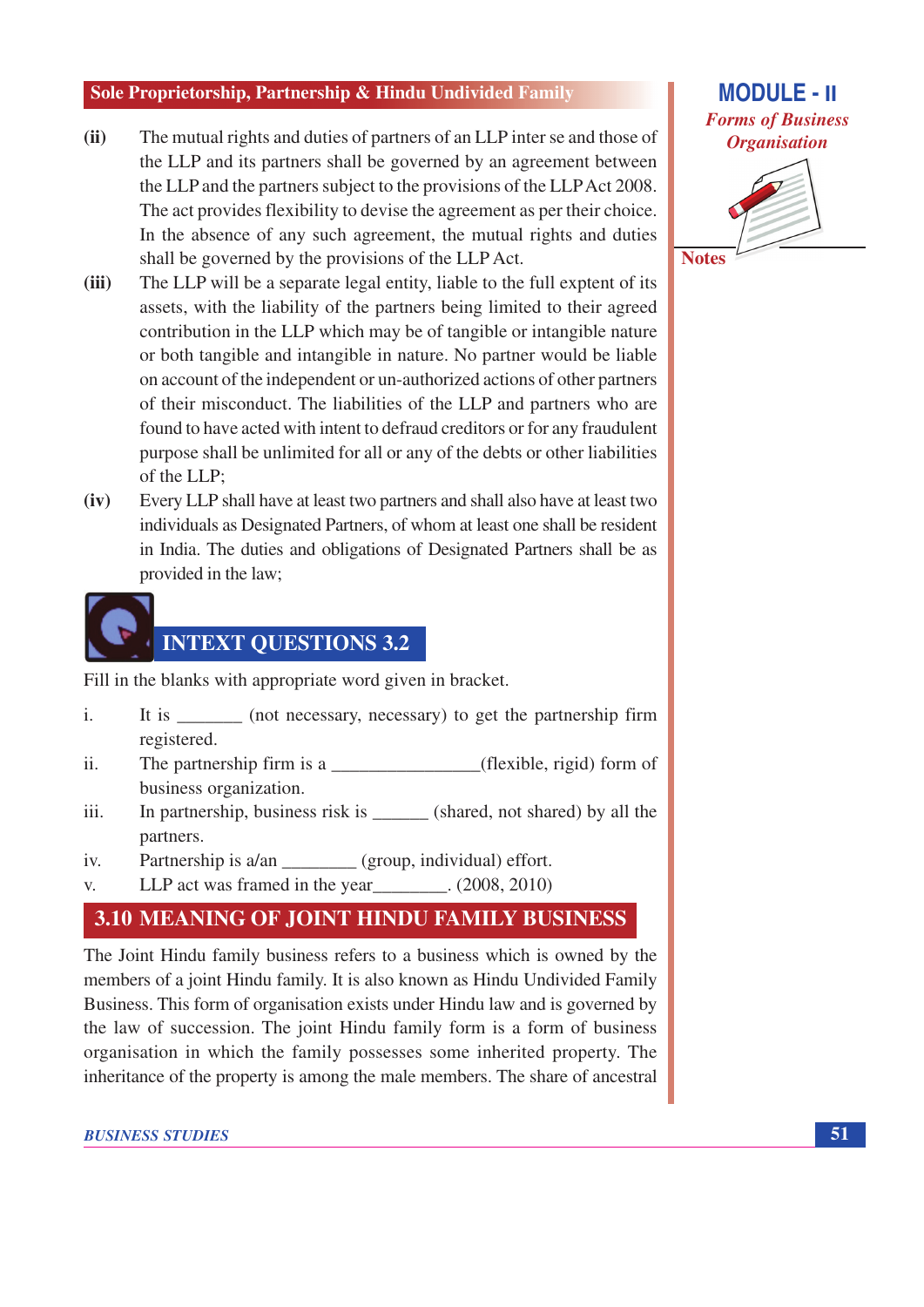# **MODULE - II Forms of Business Organisation**



Sole Proprietorship, Partnership & Hindu Undivided Family

property is inherited by a member from his father, grandfather and great grandfather. Thus, three successive generations can simultaneously inherit the ancestral property. For purposes of running of joint Hindu family business, only male members are entitled who are referred to as coparceners. The oldest member is known as the Karta.



**Picture of a Joint Hindu Family** 

## **3.11 FEATURES OF THE JOINT HINDU FAMILY BUSINESS**

- i. **Membership by birth:** Membership of a Joint Hindu family business is automatic by birth of a male child. It is not created by an agreement among family members.
- ii. **Management :** The management vests in the *Karta*, the eldest member of the family. However, the *Karta* may associate other members of the HUF to assist him.
- iii. **Liability:** The *Karta* has unlimited liability, i.e. even his personal assets can be used for payment of business dues. Every other coparcener has a limited liability upto his share in the HUF property.
- No Maximum limit : There is no restriction on the number of iv. coparceners of the HUF business. However, the membership is restricted to three successive generations.
- Minor members: A male child at the time of birth becomes a  $\mathbf{v}$ . coparcener. Thus, an HUF does not restrict membership to minors.
- Unaffected by death : The HUF business continues even after the vi. death of a coparcener including the *Karta*. The next senior most surviving male member of the HUF becomes the Karta. However, it may come to an end if all the members notify that they are not members of the Joint Hindu Family.

# 3.12 MERIT OF JOINT HINDU FAMILY BUSINESS

- i. **Economic security and status to the members :** The Joint Hindu Family business provides members a sense of security and belonging because of the financial stake they possess in it. It also gives them status in society while dealing with others.
- **Continuity of business :** The business has a continuity. It is not affected ii. by death or lunacy of members, including the Karta. Till such time that the members jointly do not decide to terminate it, the business continuous to exist.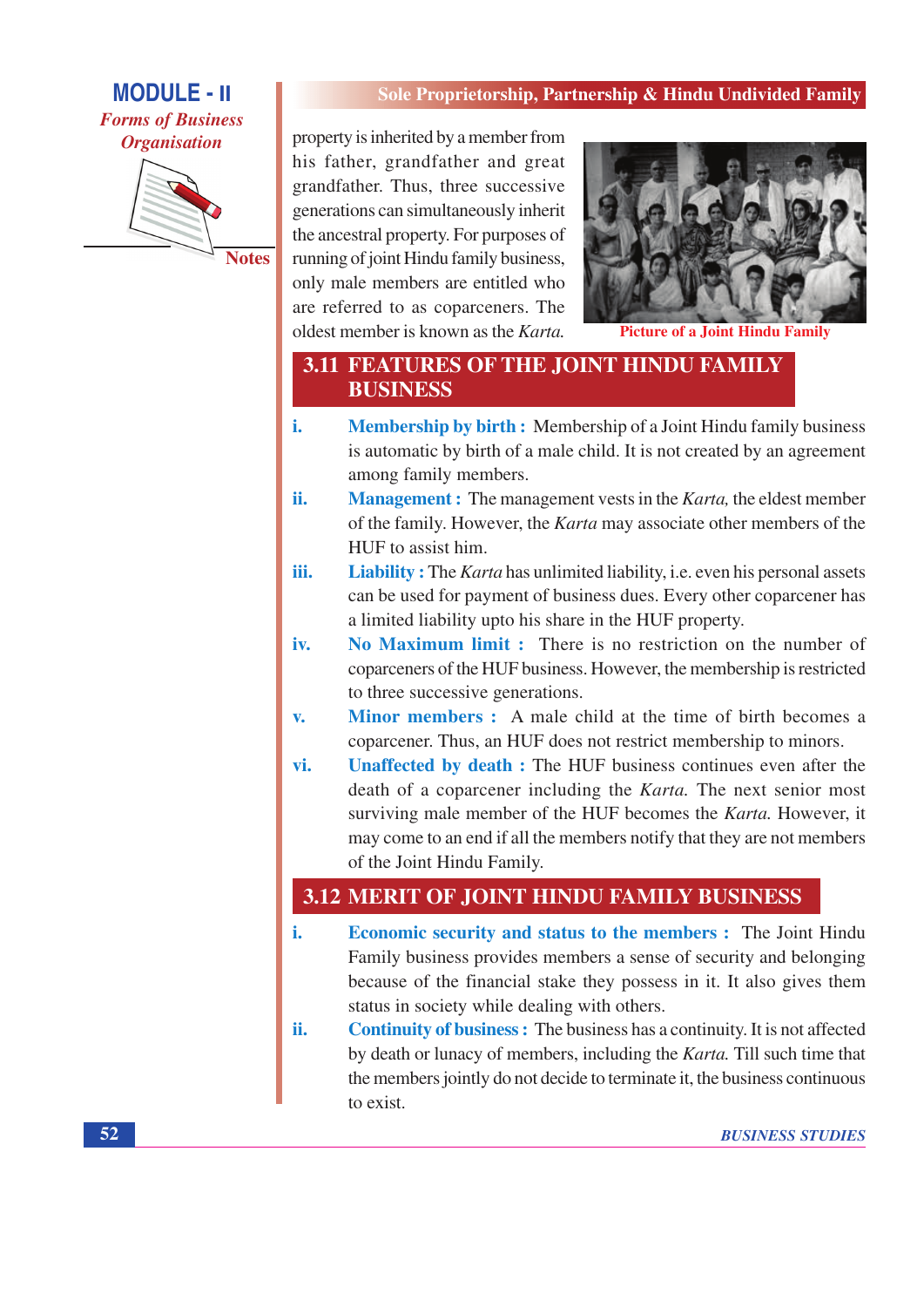**Family pride:** Members are likely to work with dedication, loyalty iii. and care, because the work involves the family name. The business is not only an economic unit but also a matter of family prestige.

## 3.13 LIMITATIONS OF JOINT HINDU FAMILY BUSINESS

- i. **Unlimited liability:** The *Karta* is personally liable for all business obligations. For payment of business debts, his personal property can be sold if the business assets are insufficient.
- ii. **Limited access to capital :** The *Karta* has limited scope for raising capital. Her/his own funds may be insufficient for expansion. This reduces the scope for business growth.
- iii. **Karta too powerful**: An incompetent *Karta* may ruin the business since all business decisions are taken by him.
- This form of business organisation is perhaps the natural economic iv. extension of the joint Hindu family. It serves to provide economic security and status to members. It continues to have an important place in Indian business.



# **INTEXT QUESTIONS 3.3**

- Fill in the blanks by choosing a suitable word $(s)$ : L.
	- HUF stands for  $(i)$
	- successive generations can simultaneously inherit  $(ii)$ the ancestral property.
	- Members of Joint Hindu Undivided family are known as  $(iii)$
	- $(iv)$ Oldest member of the Joint Hindu Undivided family is known as
	- has unlimited liability.  $(v)$

#### **Multiple Choice Ouestions**  $\Pi$ .

- Himanshi is running a business in sole-proprietorship. Due to  $\mathbf{i}$ . loss in business she decided to wind up her business. On the day of winding up the assets are worth Rs. 5 lakhs and liabilities (all creditors) are worth Rs. 10 lakhs. Himanshi has her personal property of Rs. 600000. How much do you think the creditions will get at the time of winding up of business?  $(a)$  Rs. 5 Lakhs  $(b)$  Rs. 10 lakhs
	- $(c)$  Rs. 7 lakhs  $(d)$  Rs. 11 lakhs.

**BUSINESS STUDIES** 

# **MODULE - II Forms of Business Organisation**



**Notes**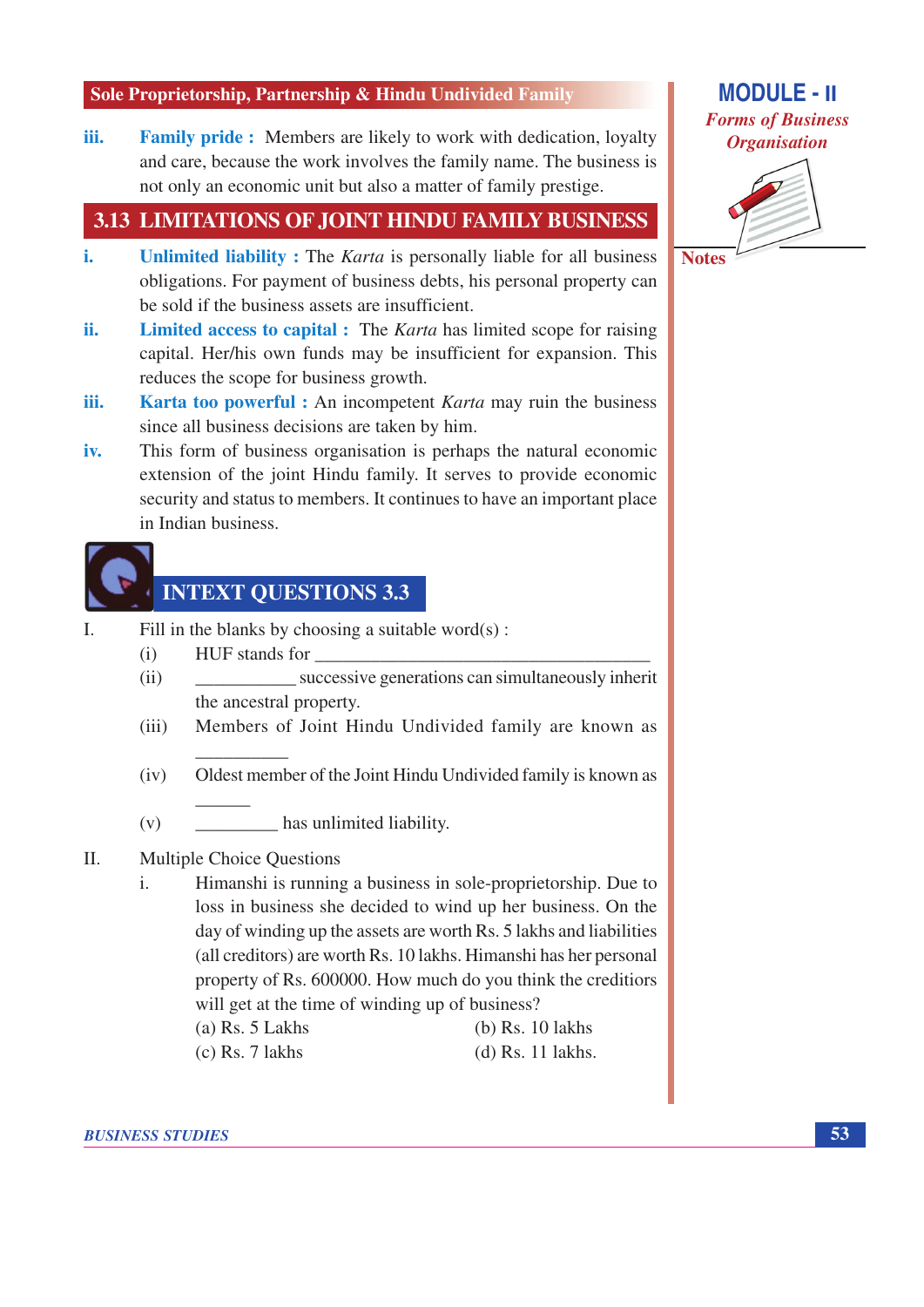**Forms of Business Organisation** 



**Notes** 

### Sole Proprietorship, Partnership & Hindu Undivided Family

| ii.  | Limitations of sole Proprietorship do not include.              |                                   |  |  |
|------|-----------------------------------------------------------------|-----------------------------------|--|--|
|      | (a) Limited Capital                                             | (b) Lack of Continuity            |  |  |
|      | (c) Unlimited size                                              | (d) Lack of Managerial Expertise. |  |  |
| iii. | Indian Partnership Firms are governed by Indian Partnership act |                                   |  |  |
|      | (a) 1932                                                        | (b) $1956$                        |  |  |
|      | $(c)$ 2008                                                      | $(d)$ 1912                        |  |  |
| iv.  | Characteristics of JHF do not include                           |                                   |  |  |
|      | (a) Membership by birth                                         | (b) Unlimited Liability of Karta  |  |  |
|      | (c) Unaffected by death                                         | (d) Youngest Member of family is  |  |  |
|      |                                                                 | Karta.                            |  |  |
| V.   | Members of Joint Hindu Family are known as:                     |                                   |  |  |
|      | (a) Partners                                                    | (b) Members                       |  |  |
|      |                                                                 |                                   |  |  |

- (c) Coparceners
- (d) Owners

# **WHAT YOU HAVE LEARNT**

- Sole Proprietorship is a form of business organization in which a single person owns, managers and controls the business enterprise with all authority, responsibility and risk.
- In sole proprietorship business there is single ownership. The sole proprietor controls the business and his/her liability is unlimited. The proprietor bears the profit or loss and invests the capital from own sources. He/she may borrow it from friends and relatives or may take loan from banks and other financial institutions. Starting and operating the business does not requires any legal formalities.
- Sole proprietorship business is easy to form and wind up. In this business, decisions are taken quickly, better control can be exercised over the business activities and secrecy can be maintained
- Partnership is the relation between two or more persons who have agreed to share the profits of a business carried on by all or any of them acting for all.
- LLP provides the benefits of limited liability but allows its members the flexibility of organizing their internal structure as partnership based on mutually arrived agreement.
- The persons who join hands are individually known as 'Partner' and collectively a 'Firm'. The name under which the business is carried on is called 'Firm name'.
- The Joint Hindu Family business refer to business which is owned by the members of Joint Hindu Family.